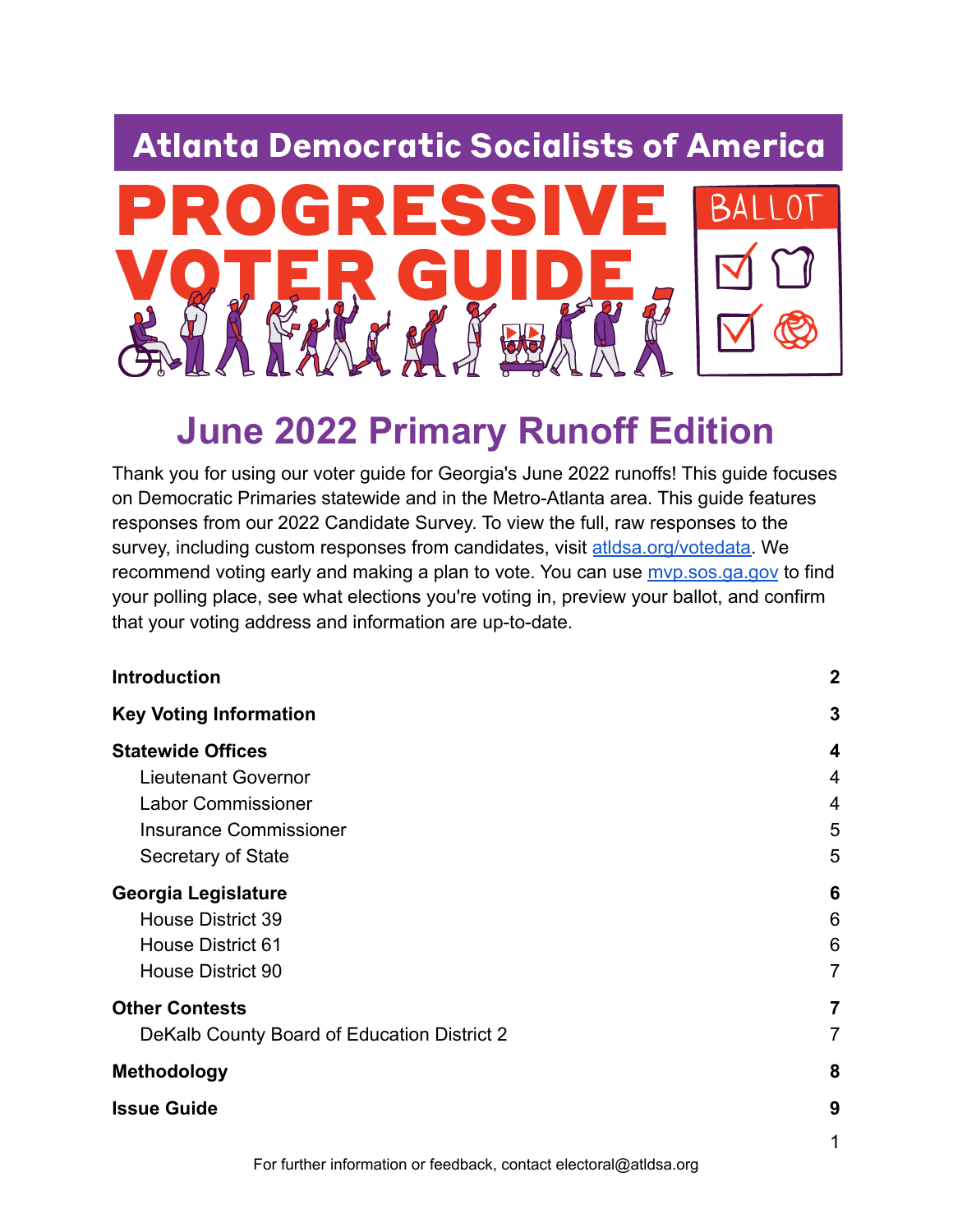## <span id="page-1-0"></span>**Introduction**

America's electoral system is deeply flawed and undemocratic, especially so in Georgia. Thanks to racist voter suppression, voter turnout is lower than almost any developed democracy in the world and thousands of working people remain disenfranchised. On top of this, the political establishment neglects the basic needs of the public to cater to the privileges of the wealthy elite.

Georgia has been run by the Republican Party for the last 20 years, which has used its authority to limit the local decision-making of liberal and majority Black municipalities such as Atlanta. However, the corruption in Georgia politics is not limited to Republicans, as even local Democrats such as former Mayor Keisha Lance Bottoms and current Mayor Andre Dickens have collaborated closely with the Republican state leadership on issues such as the recent "Cop City" development project and general increases to the scale of policing.

In the long run, the only way to challenge these political institutions is to build a mass working class movement to upend the political system from below. DSA's perspective is that we need a socialist political party to organize the working class, defeat the ruling capitalist class, and establish a new democratic society defined by popular control of our society and economy.

Unfortunately, there is still much work to be done to build such a party. In the meantime, elections are an important and consequential location of class struggle, and they provide a means to advocate for progressive values and the interests of the working-class. To this end, we present the following voter guide for the 2022 primaries, which assesses candidates according to their stance on pressing political issues.

June Runoffs addendum: The first round of primary results show that working people strongly support progressive stances in Democratic primaries across the Atlanta area, with many candidates ranked "A" or "B" either winning their elections outright or advancing to runoffs. The Republican Primaries, however, show that the GOP continues to push oppressive, reactionary, and anti-worker policy. With abortion and voting rights in jeapordy across the country and the prices of housing, food, and gas skyrocketing, we must demand principled, progressive policy from elected officials.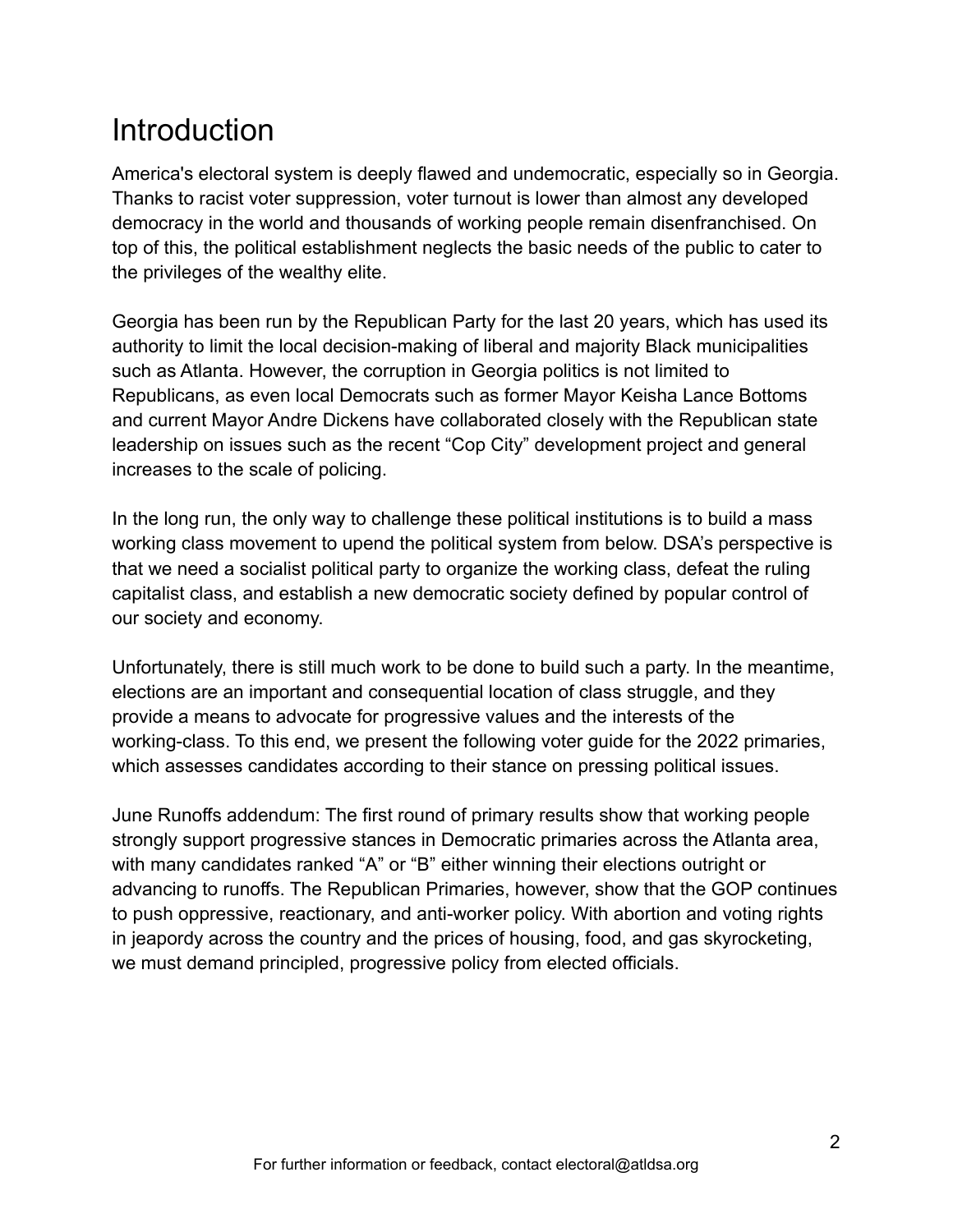## <span id="page-2-0"></span>Key Voting Information

To find **all the info you need to vote** (ballot info, your voting districts, polling location, early voting locations, vote by mail applications, etc), you can go to **Georgia's My Voter Page** and login with your name, birthday, and county of residence. The link is below:

### **<https://mvp.sos.ga.gov/s/>**

#### **Primary Runoff Date: June 21**

**Early Voting:** All counties must start early voting no later than **June 13th** for the runoff. Please refer to your county's election office (linked below) to get accurate info for runoff early voting. [GA County Election Office Finder](https://elections.sos.ga.gov/Elections/countyregistrars.do)

#### **Maps of Districts**

Below are links to maps for elections we listed in this guide. You can also find what district you reside in in the MVP page linked above.

**[GA State House Map](https://davesredistricting.org/maps#viewmap::041f73c7-8f4f-48c5-a5ff-cb059e692827) [Dekalb County Board of Education](https://www.dekalbcountyga.gov/sites/default/files/users/user3597/20220404_SchoolBoardDistricts.pdf) Map**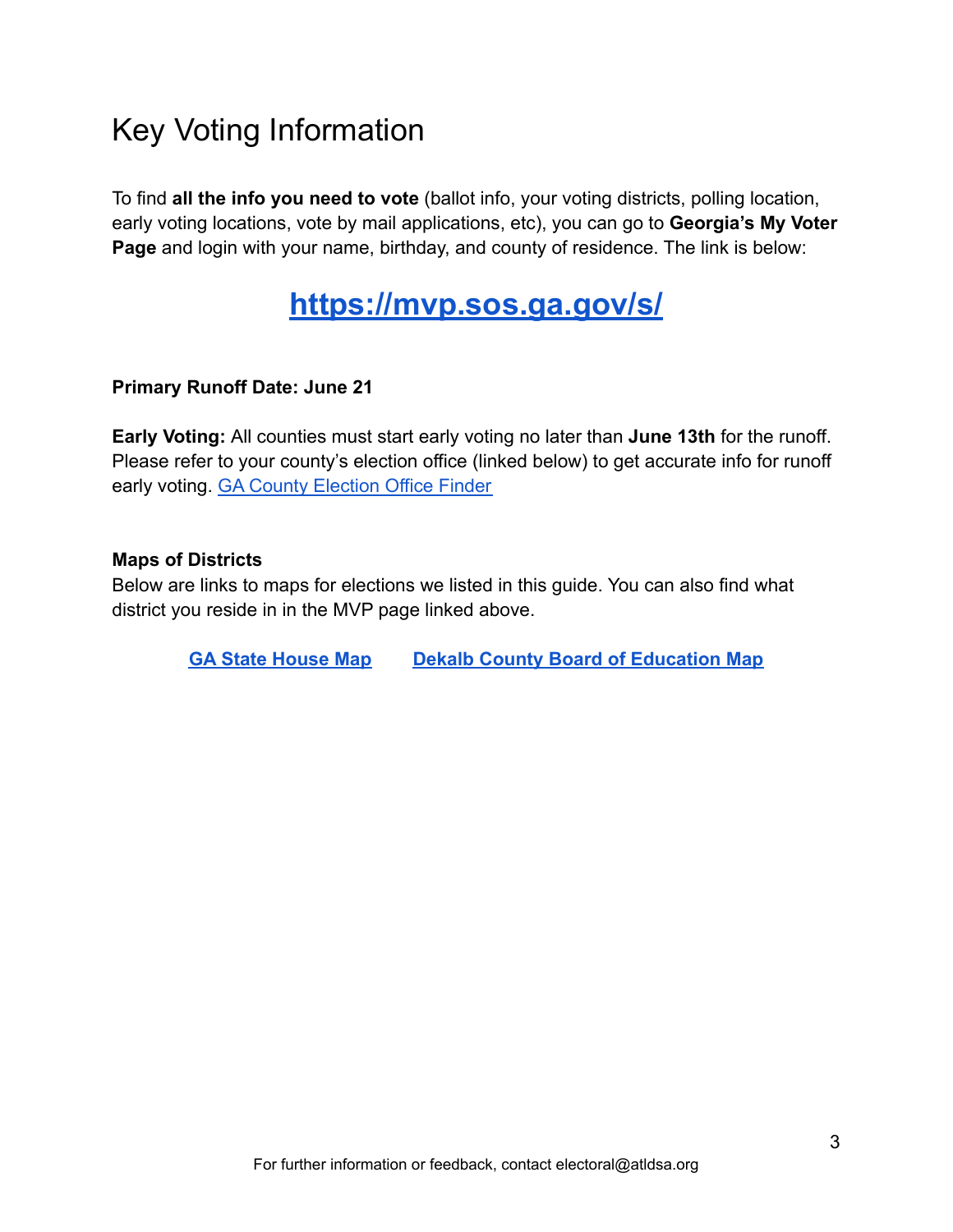## <span id="page-3-0"></span>Statewide Offices

### <span id="page-3-1"></span>Lieutenant Governor

The Democratic Primary runoff for Lieutenant Governor will be between Kwanza Hall and Charlie Bailey, neither of whom responded to our survey. The Lieutenant Governor of Georgia, beyond being next in line for Governor, controls the structure of state Senate committees, such as those overseeing redistricting, budgets, and other state functions.

Both Kwanza Hall and Charlie Bailey have taken progressive stances on various issues. During his brief tenure in Congress, Hall sponsored legislation calling to end qualified immunity and to restore voting rights to former prisoners. Bailey has called for expanding funding for education and for cracking down on corporate fraud.

Despite receiving only a little more than half of Hall's votes during the May primary, Bailey holds a considerable fundraising advantage, raising over \$1 million compared to Hall's \$150,000. Bailey has also received an endorsement from Stacey Abrams, having been the Democrat candidate for Attorney General during her 2018 run for Governor. At the [Atlanta Press Club's runoff election debate](https://saportareport.com/two-statewide-run-off-debates-feature-empty-podiums-for-no-show-candidates/sections/reports/maria_saporta/), only Bailey attended, while Hall did not show up.

|                        |       | Labor Rights<br>STS Wage | Medicare A All | Green New Deal           | Abolish ICk              | Rent Control | Prisoner's Vote          | Donation Ethics          | Broadband |                          | Marijuana |
|------------------------|-------|--------------------------|----------------|--------------------------|--------------------------|--------------|--------------------------|--------------------------|-----------|--------------------------|-----------|
| Candidate              | Grade |                          |                |                          |                          |              |                          |                          |           |                          |           |
| Nicole Horn            | в     |                          |                |                          |                          |              |                          |                          | N*        |                          |           |
| William K. Boddie, Jr. |       | $\overline{\phantom{a}}$ | -              | $\overline{\phantom{0}}$ | $\overline{\phantom{a}}$ | -            | $\overline{\phantom{0}}$ | $\overline{\phantom{0}}$ | -         | $\overline{\phantom{a}}$ | -         |

### <span id="page-3-2"></span>Labor Commissioner

The Georgia Labor Commissioner oversees the processing and distribution of unemployment benefits—a critical line of support to working-class families. Incumbent Republican Mark Butler has served in this role since 2011, and has opposed increasing the minimum wage. He came under fire in 2020, at the height of the COVID recession, for illegally slowing disbursement of unemployment benefits, with only 12.7% of claimants receiving a response within three weeks. While Butler is retiring this year, his record shows why we can't afford more officials controlled by the capitalist class.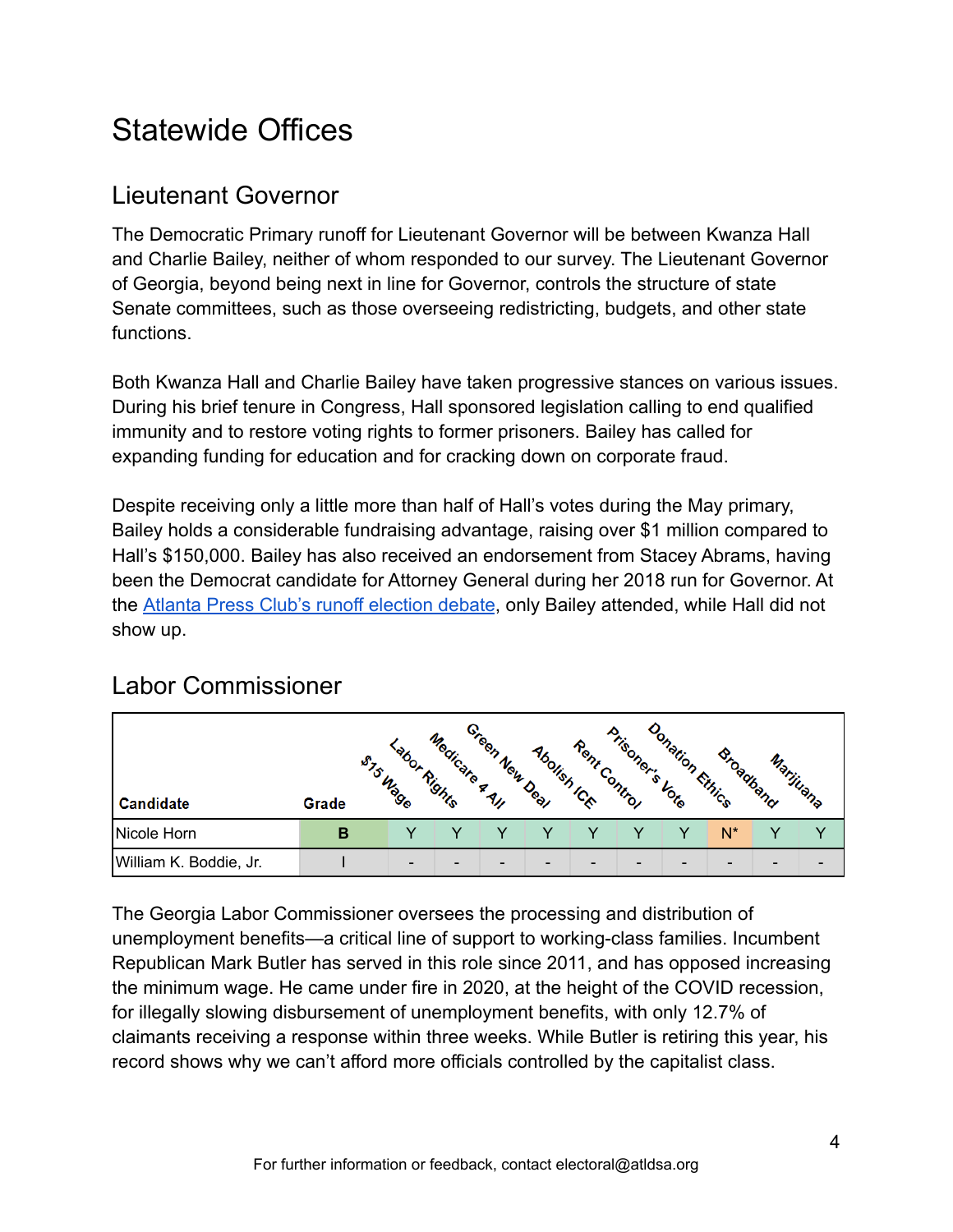Nicole Horn responded favorably to our questionnaire and holds a considerable fundraising advantage to William Boddie, raising \$521,742.92 to his \$318,185.72. However, Boddie has received endorsements from the Georgia AFL CIO, as well as Stacey Abrams.

|                      |       | Labor Rights<br>STS Wage | Medicare A All           | Green New Deal           | Abolish ICk              | Rent Control | Prisoner's Vote | Donation Ethics          | Broadband |                          | Marijuana                |
|----------------------|-------|--------------------------|--------------------------|--------------------------|--------------------------|--------------|-----------------|--------------------------|-----------|--------------------------|--------------------------|
| Candidate            | Grade |                          |                          |                          |                          |              |                 |                          |           |                          |                          |
| Raphael Baker        | A     |                          |                          |                          |                          |              |                 |                          |           |                          |                          |
| Janice Laws-Robinson |       | $\overline{\phantom{a}}$ | $\overline{\phantom{0}}$ | $\overline{\phantom{0}}$ | $\overline{\phantom{a}}$ | -            | -               | $\overline{\phantom{0}}$ | -         | $\overline{\phantom{0}}$ | $\overline{\phantom{0}}$ |

#### <span id="page-4-0"></span>Insurance Commissioner

The Insurance Commissioner holds responsibility for regulating insurance companies in the state, and has been the subject of considerable scandal in recent years. Last year, Republican Insurance Commissioner Jim Beck was convicted on 37 counts of fraud and money laundering, and removed from office as a result. We believe it is paramount for the next Insurance Commissioner to not only avoid explicit corruption, but also stand up to the corporate interests in the state who are responsible for health insurance premiums rising 66% from 2010 to 2020.

Raphael Baker responded favorably to our questionnaire. He currently trails Janice Laws-Robinson in fundraising, with Laws-Robinson raising \$20,809.71 to Baker's \$3,580.00. At the [Atlanta Press Club's runoff election](https://saportareport.com/two-statewide-run-off-debates-feature-empty-podiums-for-no-show-candidates/sections/reports/maria_saporta/) debate, only Laws-Robinson attended, while Baker did not show up.

### <span id="page-4-1"></span>Secretary of State

The Democratic Primary runoff for Secretary of State will be between Bee Nguyen and Dee Dawkins-Haigler, neither of whom responded to our survey.

The Secretary of State oversees state elections and the issuing of licenses and registrations of businesses. This office has become a frequent target of far-right attacks in recent years, with the Republican Party making false allegations of voter fraud after Joe Biden's narrow victory, despite incumbent Secretary of State Brad Raffensberger himself being a Republican. Brian Kemp, during his tenure as Secretary of State from 2010 to 2018, notably delayed 53,000 voter registration applications weeks before his own election as governor, 70% of which were from Black voters.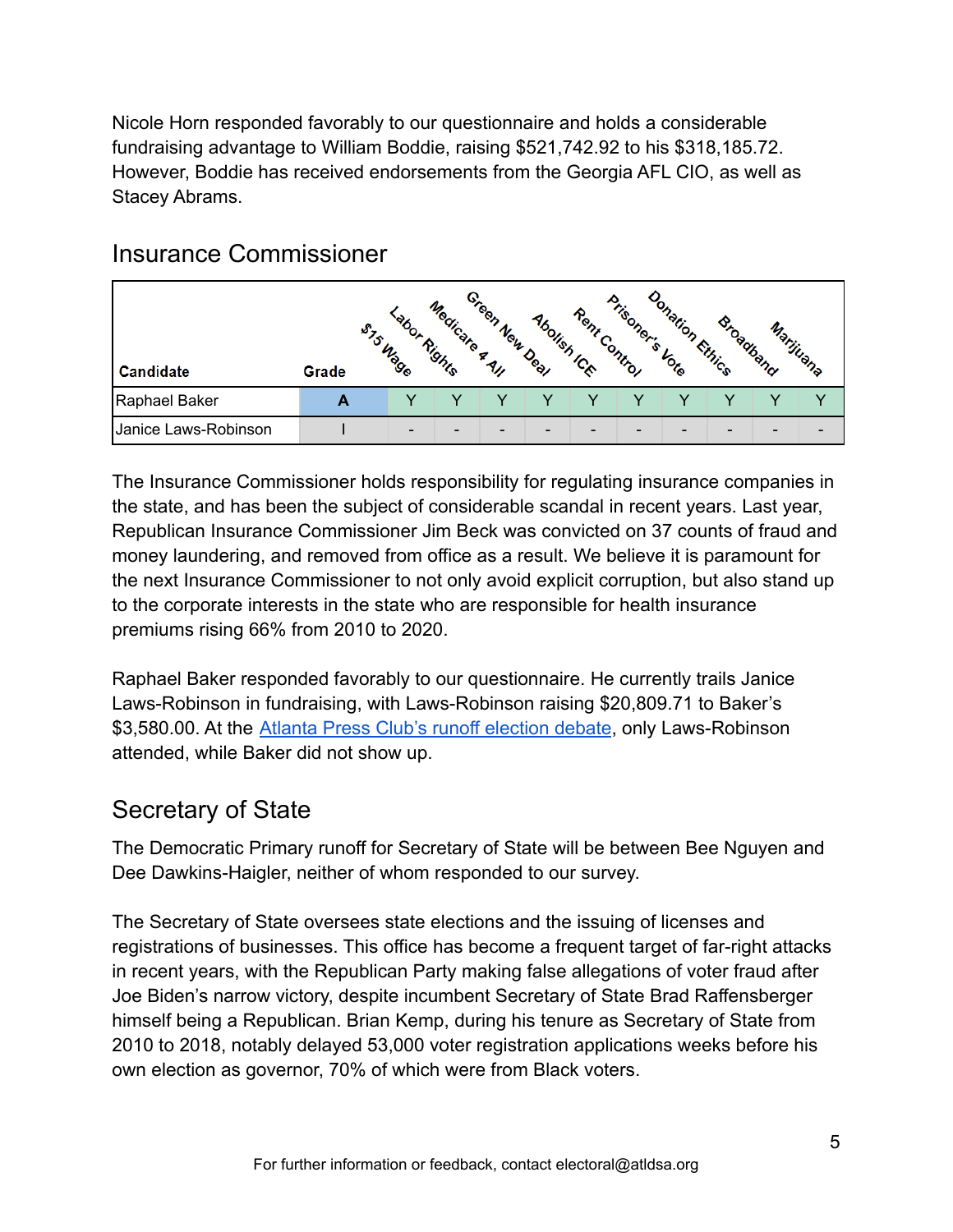Bee Nguyen holds a massive fundraising advantage over Dee Dawkins-Haigler, having raised \$1,301,611.99 to \$35,088.13. Nguyen has also received an endorsement from Stacey Abrams, and with her considerable lead in the May Primaries, is the likely favorite for this contest. However, we note that as a delegate for Joe Biden at the 2020 Democratic National Convention, Nguyen voted against adding Medicare For All to the Democratic Party platform.

## <span id="page-5-0"></span>Georgia Legislature

### <span id="page-5-1"></span>House District 39

|                       |       | Labor Rights<br>STS Wage | Medicare A All | Green New Deal | Abolish ICk              | Rent Control             | Prisoner's Vote          | onation Ethics | Broadband |                          | Marijuana |
|-----------------------|-------|--------------------------|----------------|----------------|--------------------------|--------------------------|--------------------------|----------------|-----------|--------------------------|-----------|
| Candidate             | Grade |                          |                |                |                          |                          |                          |                |           |                          |           |
| Monica Evette DeLancy | В     |                          |                |                |                          |                          |                          |                | N*        |                          |           |
| Terry Cummings        |       | $\overline{\phantom{a}}$ | -              | -              | $\overline{\phantom{0}}$ | $\overline{\phantom{0}}$ | $\overline{\phantom{a}}$ | -              | -         | $\overline{\phantom{0}}$ | -         |

Monica DeLancy responded favorably to our questionnaire, and has had a long history as a renters' rights advocate, having helped lobby for and pass HB 346, which banned retaliation from landlords against tenants for reporting maintenance complaints. Her opponent, Terry Cummings, did not respond to our survey, but has publicly expressed support for a \$15 minimum wage, rent control, and Medicare for All.

### <span id="page-5-2"></span>House District 61

| Candidate       | Grade | Labor Rights<br>STS Wage | Medicare A All | Green New Deal | Abolish ICk              | Rent Control | Prisoner's Vote | onation Ethics           | Broadband | Marijuana |                          |
|-----------------|-------|--------------------------|----------------|----------------|--------------------------|--------------|-----------------|--------------------------|-----------|-----------|--------------------------|
| Rashaun Kemp    | A     |                          |                |                |                          |              |                 |                          |           |           |                          |
| Roger Bruce (I) |       | $\overline{\phantom{a}}$ | -              | -              | $\overline{\phantom{0}}$ | -            | $\qquad \qquad$ | $\overline{\phantom{0}}$ | -         | -         | $\overline{\phantom{0}}$ |

While Kemp responded favorably to our questionnaire, we note his background as a staff organizer in a charter school advocacy organization. Charter schools have historically been a means to effectively defund and privatize public education and weaken the rights of teachers and other school workers. Although we did not include the issue in our candidate survey, we believe that support for charter schools is a deeply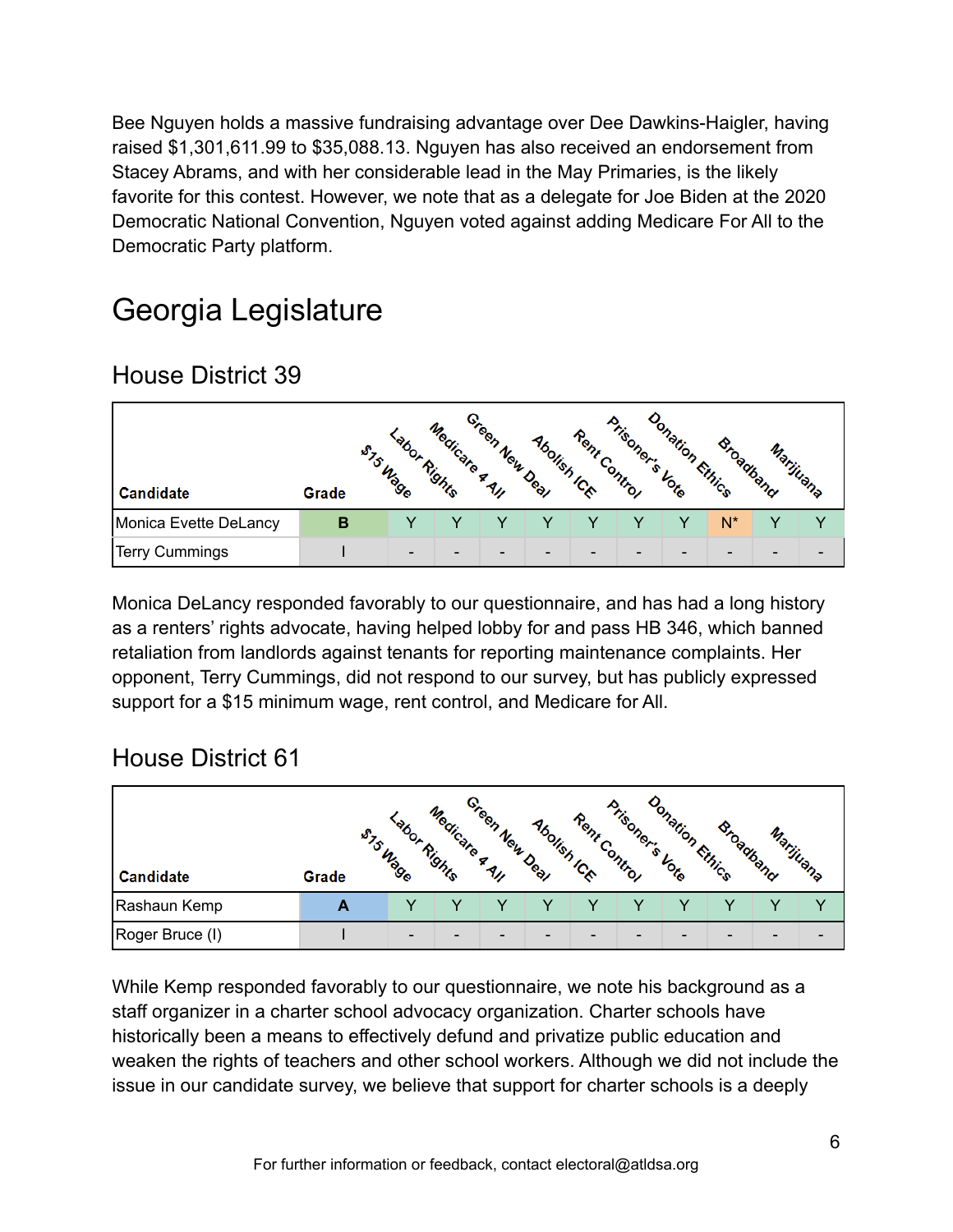concerning stance. Rep. Bruce did not reply to our survey, but has voted in the past against legislation to expand charter schools.

#### <span id="page-6-0"></span>House District 90

|                    |       | Labor Rights<br>STS Wage | Medicare A All | Green New Deal           | Abolish ICk              | Rent Control | Prisoner's Vote          | Donation Ethics          | Broadband |                          | Marijuana |
|--------------------|-------|--------------------------|----------------|--------------------------|--------------------------|--------------|--------------------------|--------------------------|-----------|--------------------------|-----------|
| Candidate          | Grade |                          |                |                          |                          |              |                          |                          |           |                          |           |
| Michelle Schreiner | А     |                          |                |                          |                          |              |                          |                          |           |                          | v         |
| Saira Draper       |       | $\overline{\phantom{a}}$ | -              | $\overline{\phantom{0}}$ | $\overline{\phantom{a}}$ | -            | $\overline{\phantom{0}}$ | $\overline{\phantom{0}}$ | -         | $\overline{\phantom{0}}$ | -         |

Michelle Schreiner has been endorsed by Bentley Hudgins, the other candidate for this contest who scored an "A" grade in our voter guide for the first round of primary elections in May.

## <span id="page-6-1"></span>Other Contests

### <span id="page-6-2"></span>DeKalb County Board of Education District 2

(Brookhaven - Druid Hills - Decatur)

|                          |       | Labor Rights<br>STS Wage | Medicate A All | Green New Deal | Abolish ICk              | Rent Control | Prisoner's Vote | Jonation Ethics | Broadband | Marijuana |                          |
|--------------------------|-------|--------------------------|----------------|----------------|--------------------------|--------------|-----------------|-----------------|-----------|-----------|--------------------------|
| Candidate                | Grade |                          |                |                |                          |              |                 |                 |           |           |                          |
| Candice D. McKinley      | в     |                          |                |                |                          | N            |                 |                 |           |           |                          |
| <b>Whitney McGinniss</b> |       | $\overline{\phantom{a}}$ | -              | -              | $\overline{\phantom{0}}$ | -            | -               | -               |           | -         | $\overline{\phantom{0}}$ |

We note that unlike the contests listed previously, this is not a Democratic Primary, but a nonpartisan general election. Candice McKinley responded favorably to our survey, while Whitny McGinniss did not respond. For a more comprehensive comparison between the candidates, [a full Q&A can be seen here.](https://decaturish.com/2022/04/candidate-qa-dekalb-county-school-board-district-2/)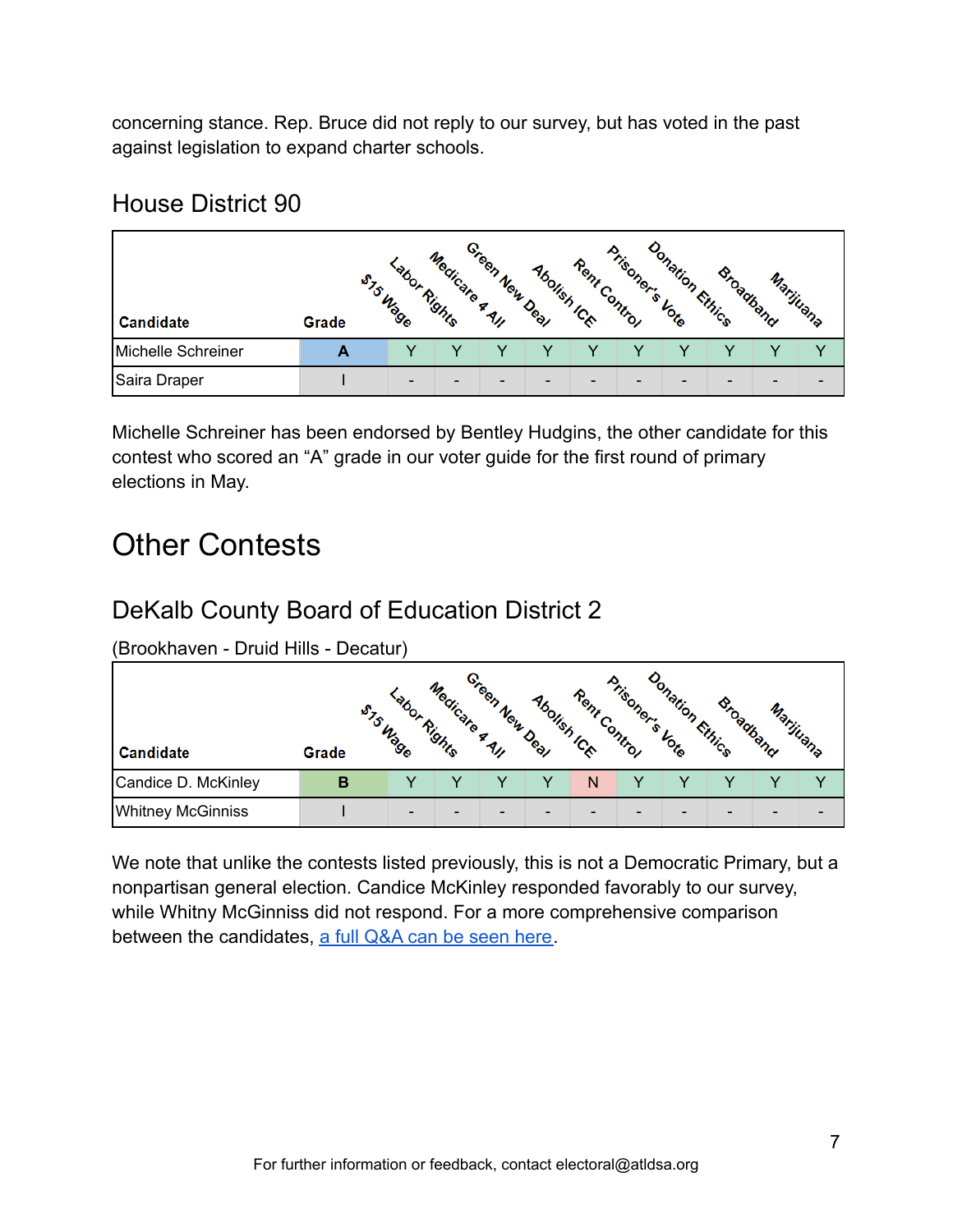## <span id="page-7-0"></span>Methodology

This voter guide is built from a survey constructed by Atlanta DSA's Electoral Committee, sent to candidates running in the metro-Atlanta area at all stages of government. The Republican Party is deeply hostile towards the working class, so we have prioritized contacting candidates running in Democratic Primaries and nonpartisan elections. In total, 56 candidates responded to our survey. The full set of responses can be viewed at [atldsa.org/votedata.](http://atldsa.org/votedata) We provide a comprehensive look at notable competitive races where candidates responded to the survey.

The survey asked 10 questions focused on issues ranging from the minimum wage to climate change to universal broadband. Candidates were given the option of answering "yes," "no," providing a custom response, or simply not answering. Below is our key for how we compiled these responses into a single grade ranging from A to F, as well as an "I" score for candidates who did not respond.

| <b>Key</b> | <b>Meaning</b>                  | <b>Key</b> | <b>Meaning</b> |
|------------|---------------------------------|------------|----------------|
| Y          | Yes                             | A          | 100%           |
| N          | <b>No</b>                       | B          | $90 - 99\%$    |
| $N^*$      | Unsatisfactory "Other" response | C          | $80 - 89%$     |
| 1/2        | Partial credit "Other" response | D          | 70 - 79%       |
|            | No response                     | F          | 69% or below   |

| Key          | <b>Meaning</b>          |
|--------------|-------------------------|
| A            | 100%                    |
| B            | 90 - 99%                |
| $\mathsf{C}$ | 80 - 89%                |
| D            | 70 - 79%                |
| F            | 69% or below            |
|              | Incomplete, No Response |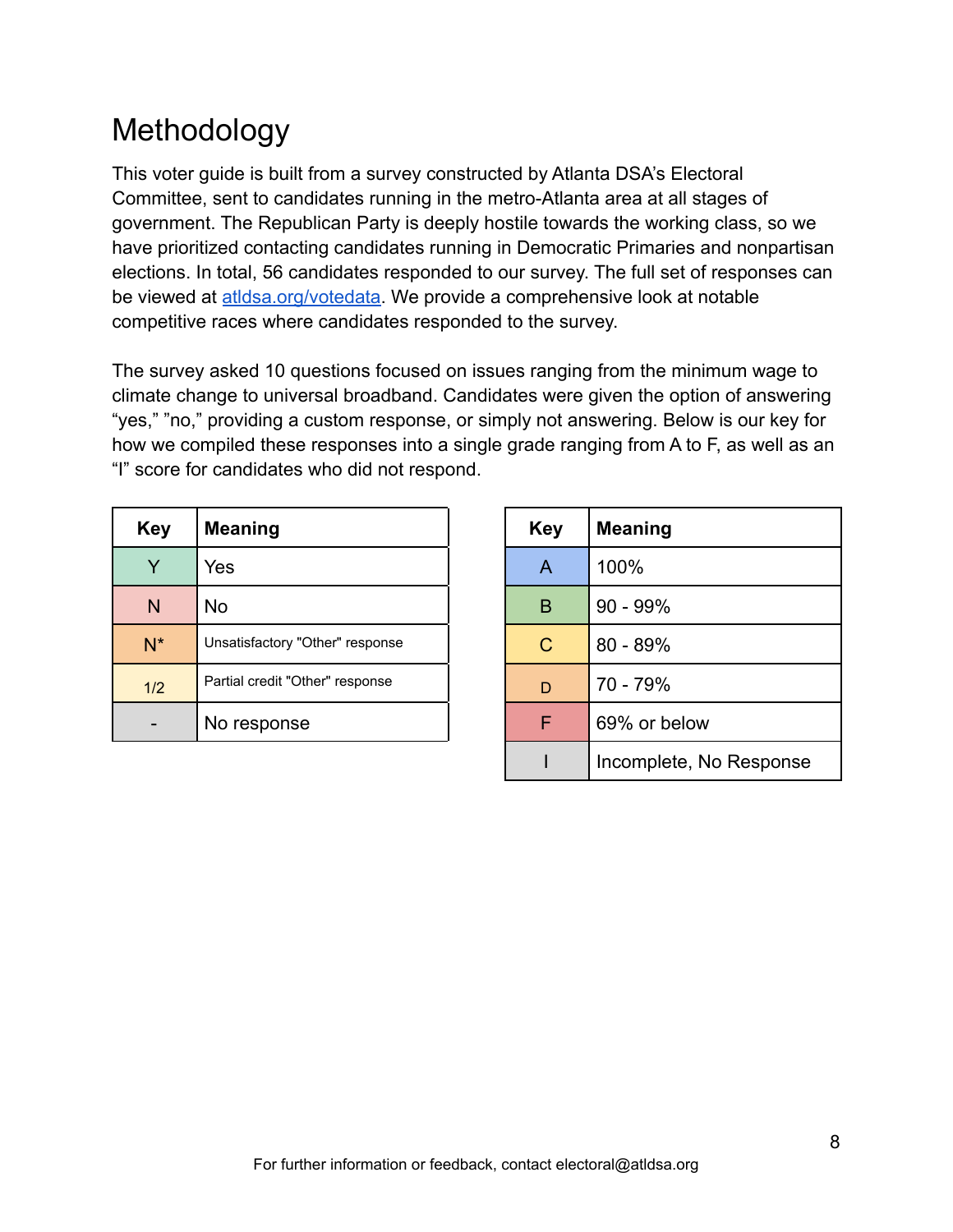## <span id="page-8-0"></span>Issue Guide

Our survey included the following ten survey questions:

#### ✊*Do you support raising the minimum wage to \$15/hr for all workers, indexed to inflation?*

Millions of Georgians risk their lives for poverty wages at work. The skyrocketing cost of living has crushed working families while the billionaire class gets richer than ever. Every worker deserves at least \$15 per hour! Visit [atldsa.org/15](https://atldsa.org/fight-for-15/) to get involved in the fight for \$15.

*Do you support creating a single payer health care system that is free at the point of service and inclusive of a person's unconditional right to an abortion?*

Healthcare is a human right. All Georgians deserve free, unconditional access to medicine, abortion, and gender-affirming care. Learn more at [medicareforall.dsausa.org](https://medicareforall.dsausa.org/)

#### *Do you support the provisions of the PRO Act, including repealing right-to-work laws?*

The [PRO Act](https://passtheproact.org/) would ban anti-union scare tactics and make it far easier to start unions by repealing Jim Crow "right-to-work" laws nationwide. Learn how to organize for better pay and safer work conditions at [workerorganizing.org](https://workerorganizing.org/)

#### *Do you support ending the statewide ban on rent control?*

Gentrification is pushing thousands of Atlantans out of their homes and onto the streets. We need to rent control policies that limit landlords' ability to increase rent. Cities are currently banned by the state from passing local rent control rules.